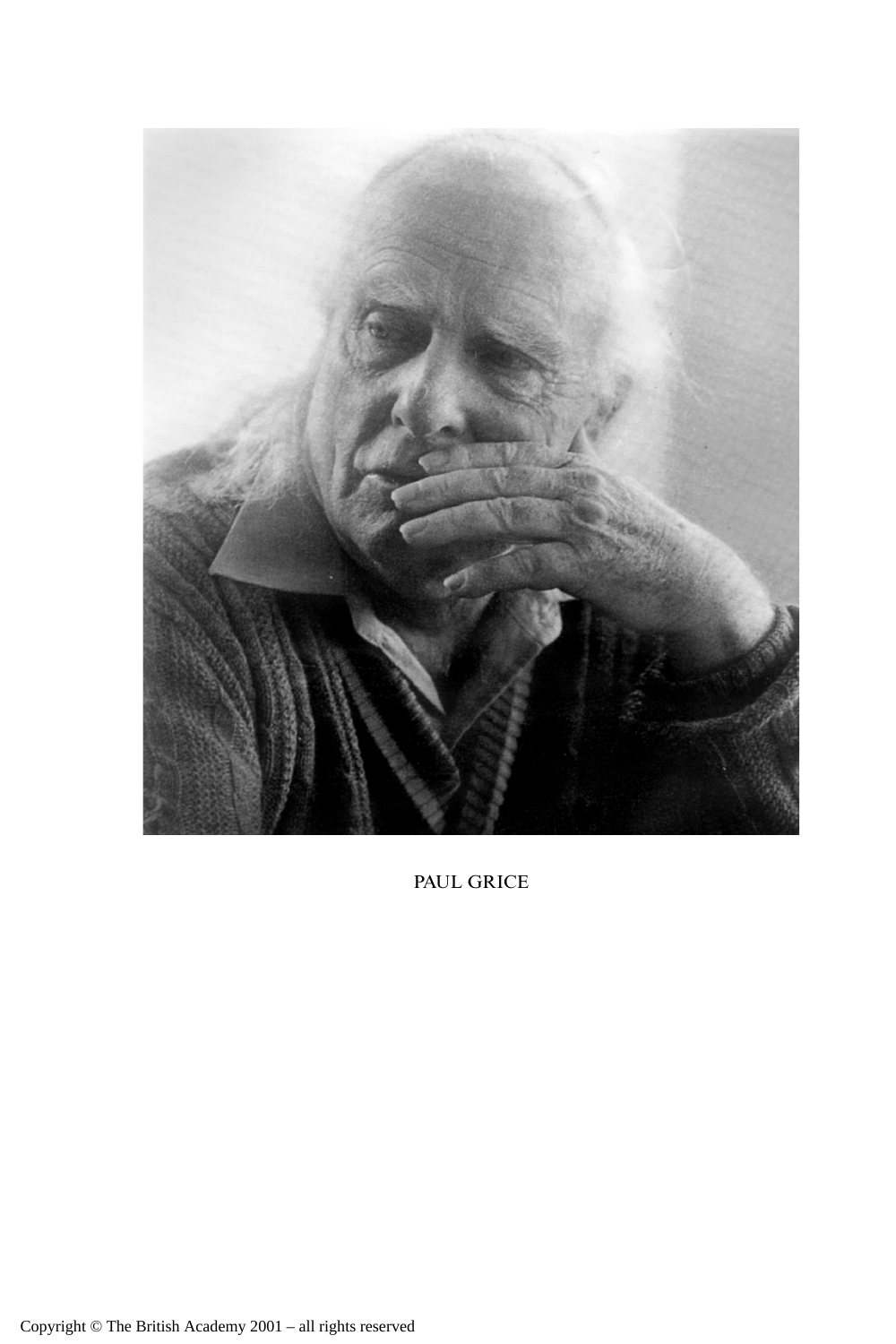## Herbert Paul Grice 1913–1988

PAUL GRICE was born 15 March 1913 in Birmingham, the elder son of Herbert Grice, businessman and musician, and his wife, Mabel Felton, a schoolmistress. He died on 28 August 1988, in Berkeley, California.

The salient facts of his career are easily stated. He was educated first at Clifton College, Bristol, where he was head boy and also distinguished in music and sports, and second, at Corpus Christi College, Oxford, where he was awarded first class honours in classical honour moderations (1933) and *literae humaniores* (1935) and of which he later became an honorary fellow (1988). After a year as assistant master at Rossall School, Lancashire, and then two years as Harmsworth Senior Scholar at Merton College, Oxford, he was appointed lecturer and in 1939 Fellow and tutor in philosophy at St John's College, Oxford, and university lecturer in the sub-faculty of philosophy. He was elected a Fellow of the British Academy in 1966 and became an Honorary Fellow of St John's in 1980.

During the Second World War he served in the Royal Navy in the Atlantic theatre and then in Admiralty intelligence from 1940 to 1945. In 1942 he married Kathleen, daughter of George Watson, naval architect, and sister of Steven Watson, a St John's colleague and historian.

After the war he soon became known as a philosopher of great originality and independence and was frequently invited to the United States where he held visiting appointments at Harvard, Brandeis, Stanford, and Cornell universities. In 1967 he was invited again to Harvard to deliver the William James lectures; and in that same year he left Oxford finally for the United States, becoming professor of philosophy at the University

*Proceedings of the British Academy,* **111**, 515–28. © The British Academy 2001.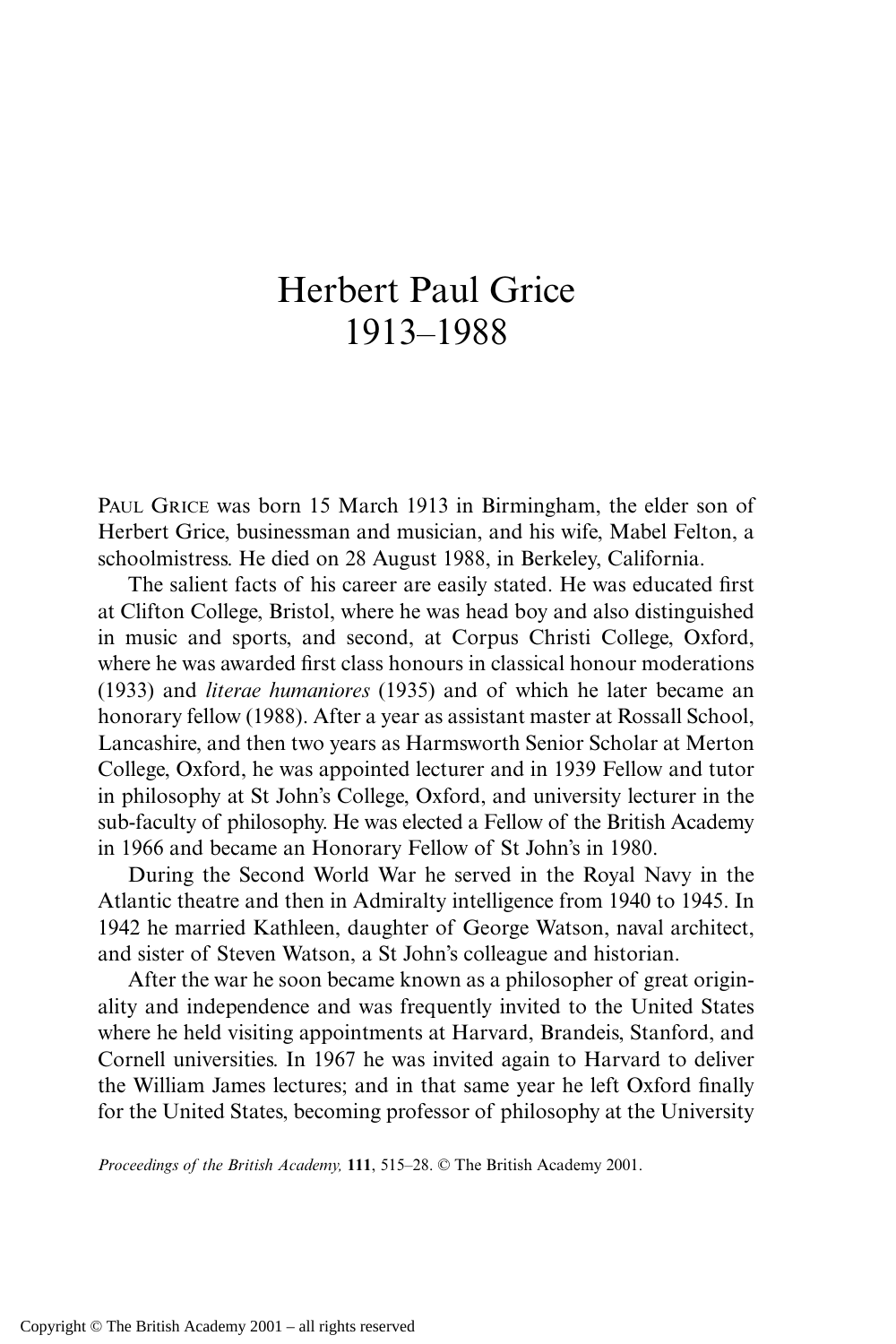of California at Berkeley. There, through teaching and informal discussion he exerted a great influence on a steadily growing group of devoted students and colleagues. He gave many distinguished lectures, seminars, and symposia at universities, conferences, and professional associations all across the country. He was elected president of the Pacific division of the American Philosophical Association in 1975 and invited to give the Carus lectures in 1983. A collection of essays on his work edited by Richard Grandy and Richard Warner, with an introduction by the editors and replies and comments by Grice himself, was published by the Oxford University Press in 1986 under the neatly acrostic title, *Philosophical Grounds of Reason, Intention, Categories, Ends*. He returned to Oxford to give the John Locke Lectures in Trinity Term 1979. Near the end of his life he carefully prepared for publication *Studies in the Way of Words* (Harvard University Press, 1989), which contains most of his major essays, the William James lectures, some previously unpublished papers and a retrospective assessment. His Carus lectures and related material on the metaphysics of value appeared as *The Conception of Value* in 1991.

Such an outline gives a far from adequate impression of the exceptional quality of Grice's mind and of the complexity of his personality. One of the authors of the present memoir, P. F. Strawson, writes of his personal memories of Grice:

During one of my terms as an undergraduate at St John's I was fortunate enough to have Paul Grice as my tutor for the Logic paper in PPE. I had never previously encountered such a formidable critic or such a subtle and resourceful thinker. Later, after the war, he and I collaborated for a time in a series of seminars which we gave in the early 1950s. Sometimes we would take it in turn for each to present a paper on his own. Sometimes, and much more arduously, we would engage in joint composition, arguing over each sentence until we reached an agreed version. The publication of our only joint article, 'In Defence of a Dogma', (1956), was one delayed result of this demanding exercise; though even then I had to undertake the final writing up myself because of Grice's extreme reluctance to venture into print. This reluctance was so great that it was only after persistent bullying on my part that he brought himself, some years after its composition, to publish his own highly original, ingenious and justly celebrated first article on Meaning (1957).<sup>1</sup>

During that period of collaboration I formed the opinion, confirmed by subsequent observation, that no one on the current scene was his equal either in detecting flaws in others' reasoning, or in the ingenuity and subtlety with which he elaborated views of his own and contrived defences for them. I sus-

<sup>1</sup> This was Grice's first article in the post-war period. His very first publication in philosophy was 'Personal Identity' *Mind*, **50** (1941), an article whose technical interest came to be seen relatively recently. See Timothy Williamson *Identity and Discrimination* (Oxford, 1990), p. 122.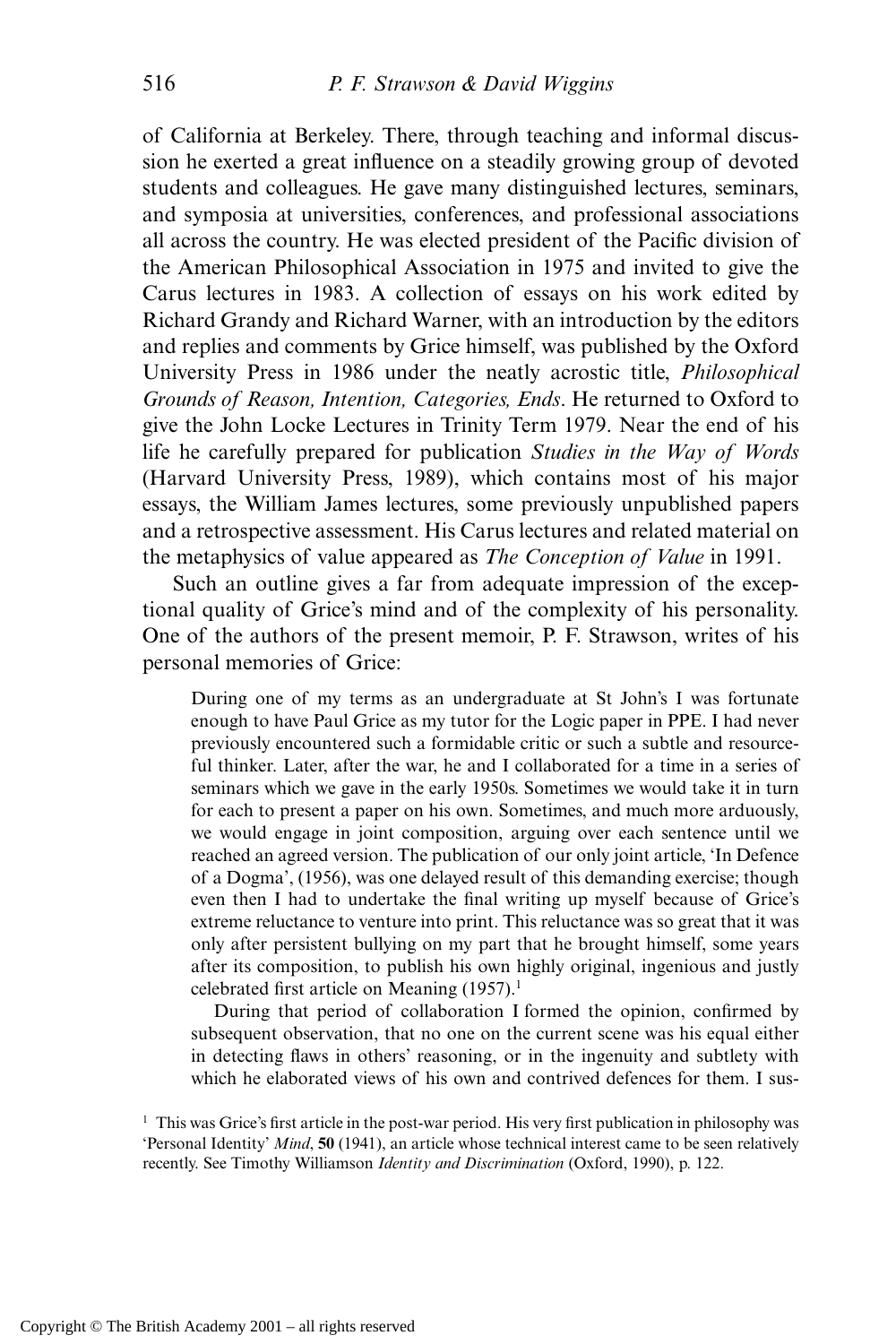pect, sometimes, that it was the strength of his own critical powers, his sense of the vulnerability of philosophical argument in general, that partially accounted, at the time, for his privately expressed doubts about the ability of his own work to survive criticism. After all, if there were always detectable flaws in others' reasoning, why should there not be detectable, even though by him undetected, flaws in his own? Hence a certain inhibiting perfectionism; though I think it should be added that when he finally removed to the West coast of the United States, such inhibitions—as has happened, I believe, to more than one Englishman—were finally swept away by a warm tide of approbation such as is rarely experienced on these colder shores.

Enough of first-personal reminiscence. Now for the work itself. It is clear that though he has made impressive contributions to a number of other topics, it is his writings both on meaning in general and on the theory of conversational implicature in particular that have deservedly commanded the most attention on the part of philosophers and linguists alike.

On meaning in general Grice began with a heroic two-stage attempt at a classically reductive analysis of the concept of linguistic meaning in psychological terms, specifically in terms of the intentions of speakers to induce certain responses, e.g. beliefs or intentions to act, on the part of their audiences. At the basis of the whole attempt lay the notion of what he called 'utterer's occasion-meaning'. This is roughly the idea of someone—call him the utterer—using some device or other on some particular ocasion to get something across, to communicate some message to someone else, the audience. The message in question was what the utterer of the device, whatever it was, *meant* on that occasion by that device. Hence 'utterer's occasion-meaning'. Illustrative examples were given to demonstrate that this notion could be wholly explained in terms of utterer's intention, with no dependence on semantic concepts and no essential reference to linguistic or other conventionally established devices. That was stage one. The next stage, of course, was to explicate the notion of linguistic meaning itself in terms, ultimately, of utterer's occasionmeaning (together with whatever other non-semantic concepts might be called for).

The project encountered difficulties at both stages. Obviously you could intend to get someone, say, to believe a certain proposition, say the proposition that p, and you could succeed in doing so without appearing on the scene at all, simply by so arranging matters that he would see for himself that p, or by surreptitiously putting in his way conclusive evidence that p. Equally obviously this would not be a case of your meaning, in the required sense, that p. Grice initially suggested that what was required for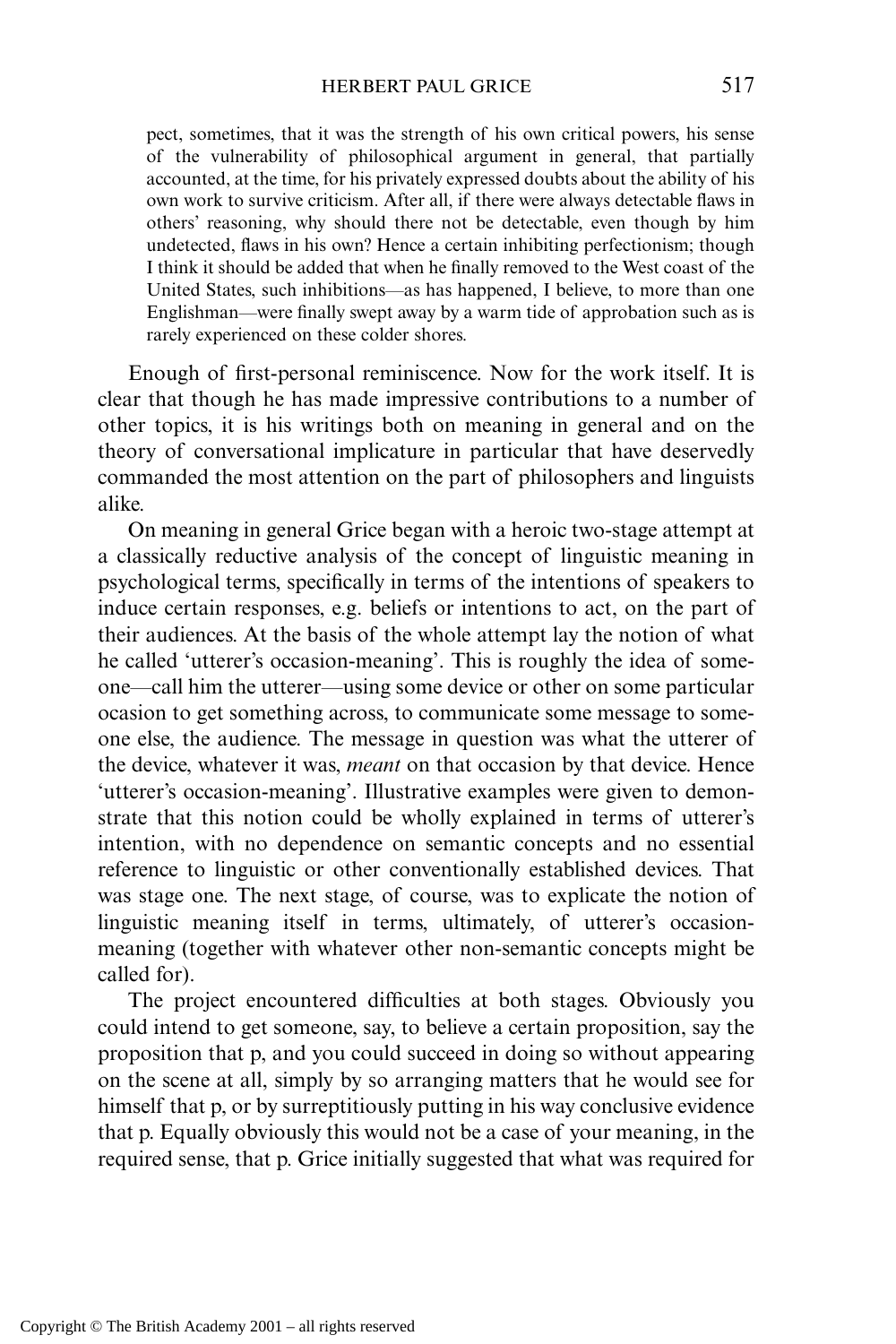a case of 'utterer's occasion-meaning that p' was that the utterer should do something, perform some act, not only with the primary intention of getting his audience to believe that p, but with the secondary intention that the audience should come to form this belief *for the reason* that he, the audience, recognised the utterer's primary intention, viz. the intention to get him to believe that p. Then, and then only, it was suggested, would the audience appreciate that the utterer *meant* that p by the device he used; only then would he appreciate that the utterer was trying, so to speak, to *tell* him that p. Of course the word 'tell' is here used in an extended sense, since the means employed need not be linguistic, and indeed are not in the illustrative examples initially offered.

The trouble at this stage arose from the fact that various ingenious souls were able to devise counter-examples that showed that the conditions initially offered were insufficient. Cases were described in which those conditions were satisfied but in which it could not reasonably be said that someone had intended by his act to convey a message to another, to tell him, say, that p, to mean p. So some elaboration or complication of the original analysis seemed to be called for. But any such revision merely prompted further and more complex counter-examples; and the prospect of a realistic and non-regressive solution began to seem poor.

Of course Grice was the last person to be daunted by complexities. The ingenuity with which difficulties were devised for the original analysis merely prompted him to exercise an equal ingenuity in contriving adjustments designed to circumvent them; and in this exercise, of which no attempt will be made here to record the details, it seems he thought to the end that he had pretty well succeeded. For, after all, the central idea, the original notion, the idea, namely, of overtly intending to get some message across to an audience, did seem to have a lot going for it; enough, certainly, to ensure that, with whatever tinkering was necessary, the central idea could be made to survive.

So, though there were difficulties with this stage of the programme, they did not seem insuperable. The more serious difficulties arose at the second stage—in the attempt to explicate the notion of linguistic meaning in general, hence the full-blown panoply of semantic concepts, in terms of utterer's occasion-meaning (itself explained without reference to such concepts), together with whatever other non-semantic concepts of a socio-psychological kind might be required. In spite of the many subtle manoeuvres he executed around this problem, it is not clear that Grice regarded himself as having finally solved it. Indeed at one point he refers to his account of the stages by which an artificial system of communica-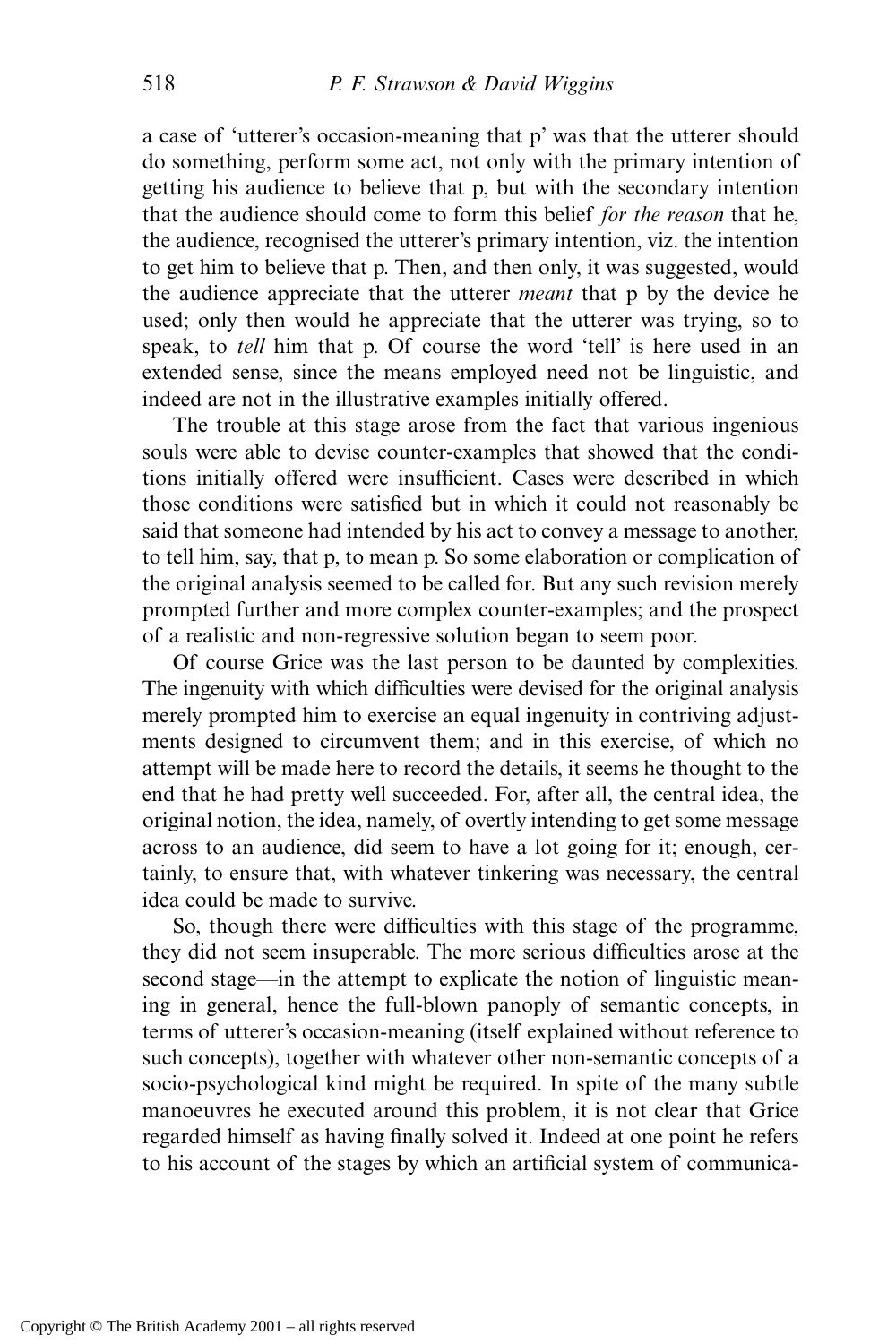tion devices, in effect a language, might be thought of as *emerging* from his initially described situations of people meaning something by their acts—he refers to this account as a *myth*, comparable with the political theorist's myth of the social contract: a help, perhaps, to full understanding but not a substitute for it.

Grice's reductive, or quasi-reductive, theory of linguistic meaning in general has chiefly engaged the mainly critical attention of philosophers. It is otherwise with the theory of conversational implicature. That has captivated linguists and philosophers alike. Of course everyone has always known that a man may, by saying what he says, imply something addition to, or even at variance with, what he actually says. But it is hardly an exaggeration to say that Grice was the first to attempt a systematic theory of this phenomenon. He introduced the terms of art 'implicate' and 'implicature': on the one hand to do general duty for all the members of a family of terms which include 'imply' 'suggest' 'mean' 'insinuate' and so on; and on the other, perhaps, though he does not say this, to distinguish the concept from that of logical or necessary implication. (It was unnecessary for him to say this, since 'implies' in the *logical* sense does not take a personal subject. It is not the speaker, but what he says, that has *logical* consequences.)

So now to the theory of conversational implicature. As a preliminary, we must first note two connected distinctions which Grice draws. One is a distinction between conventional and non-conventional implicature or implication; the other a distinction between what is *said* (in a certain favoured sense) and what is implicated, or *implied*, whether conventionally or non-conventionally. To quote an example of Grice's: one who utters a sentence of the form 'p therefore q' *conventionally* implicates or implies that the matter affirmed at q is a consequence of, or follows from, the matter affirmed at p. The implication is carried by the conventional linguistic meaning of 'therefore'. But this implicature is not part of what is *said* in Grice's favoured sense. What is said in that sense (effectively 'both p and q') is not made false by the failure of the implicated consequence-relation to hold. And the point is general: it holds for all implicatures, conventional and non-conventional. The truth-value of what is *said*, in Grice's sense, is independent of the truth or falsity of what is implicated.

The notion of *conventional* implicatures, carried for example by such conjunctions as 'therefore' 'so' 'but' 'although' 'because' and other expressions, is reasonably clear; and for the time being no more need be said about it. Grice's theory of *conversational* implicature relates not to these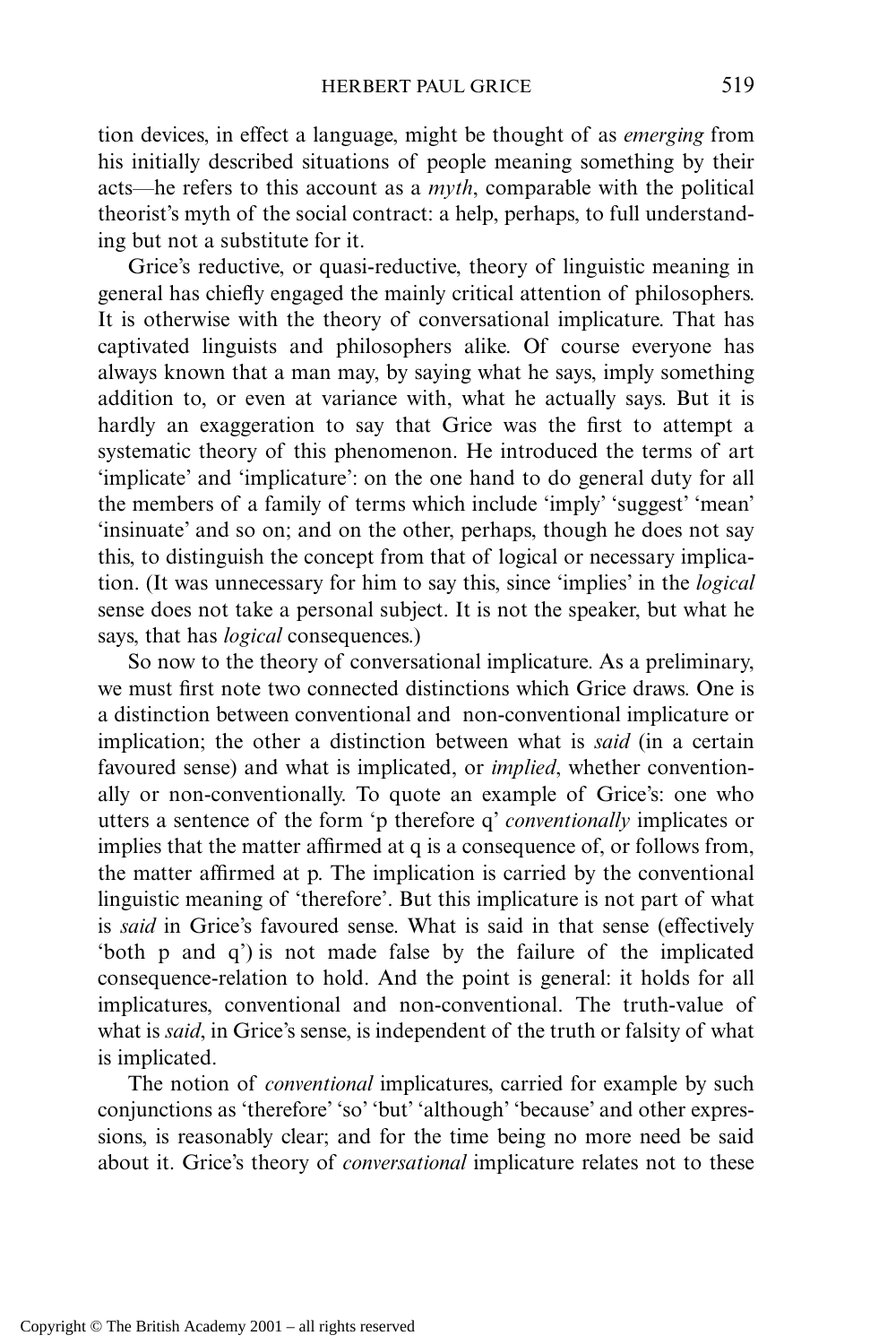but, as he cautiously puts it, to a certain *subclass* of *non*-conventional implicatures. The caution implied in the use of the term 'subclass' is well advised. It would be stretching the concept of *conversational* implicature perhaps intolerably to represent it as covering all cases in which a speaker nonconventionally implies something more than, or different from, what he actually says; for to convey the implication to his audience he might be relying on details of his own and his audience's knowledge of a particular situation in a way not provided for by the conditions, whatever they are, which govern conversational implicature. So what finally are those conditions?

Well, there is one central or governing assumption: that rational beings engaged, say, in imparting or exchanging information, may normally be expected to speak in such a way as to forward, rather than impede, the general or particular ends of such conversational exchanges; to contribute positively rather than negatively to those purposes. *Normally* must be stressed here, since obviously there are special circumstances in which any such expectation would be unwarranted. But the *general* principle holds: indeed its holding in *general* might even be thought to be a necessary condition of the very existence of the activity in question. Grice calls it the Co-operative Principle. From it there flow a number of maxims, not necessarily independent of each other, which we will all immediately recognise as such as we *should*, i.e. ideally ought to observe in conversation: e.g. make your contribution neither less nor more informative than is required; affirm only what you take to be true or have adequate evidence for; be relevant; and avoid faults of expression such as obscurity, ambiguity, prolixity, etc. In the ordinary course of conversation we tend to assume that our interlocutor will be conforming with the Co-operative Principle, hence with the maxims into which it ramifies. So if what he says appears to deviate deliberately in some significant way from such conformity, we shall reasonably take him to be implying by his contribution something more than or different from what he actually says; and will normally be able to make out from the conversational context what this implication is.

Here is an example. A and B are discussing the relative intellectual endowments of their colleagues. A remarks to B on the high intelligence of a third colleague, C. B replies: if C were of a more angelic temperament, he wouldn't make some of the pronouncements he does make. Since what is at issue is intelligence, not character, the possession or lack of an *angelic* temperament seems quite irrelevant. But B, remembering the familiar adage about fools rushing in etc., immediately cottons on to the implicature, viz. that C is not really as bright as all that.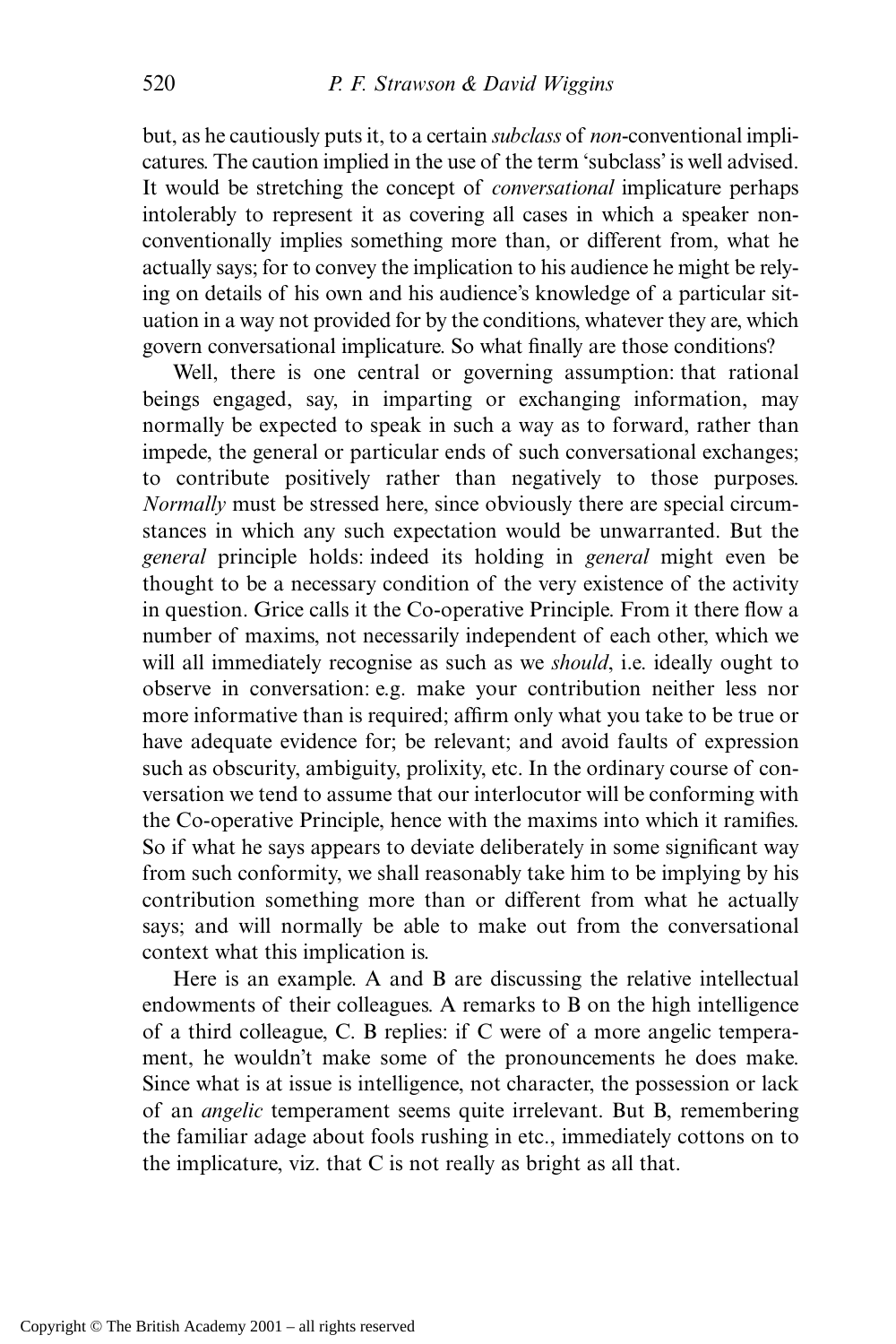The example just given, like many others given by Grice himself, is a particular conversational implicature, specific to the particular context and occasion. More interesting, and more important to the philosophy of meaning in general, are cases of what Grice calls 'generalised conversational implicature'. A standard illustration of this phenomenon is the speaker's use of the disjunctive form, 'A or B', in reply to a question, when the information-seeker's needs would obviously be more fully met had the speaker been in a position to give, and been willing to give, the more specific answer mentioning just one of the alternatives. So, assuming the speaker is conforming to the Co-operative Principle, it follows that he was not in that position, that although he had sufficient grounds for asserting their disjunction, he didn't know which of the two disjoined alternatives was correct. And so, in general, with other less than ideally specific answers like 'Somewhere in the kitchen' or 'In one of the dining-room cupboards'. Of course, in all such cases, there might be special circumstances which defeated the implication.

The theoretical importance of the phenomenon of generalised conversational implicature is, Grice argues, considerable. Philosophers, properly concerned with the meanings of expressions, are also properly, and indeed necessarily, concerned with the conditions under which they can be either correctly *or* appropriately used. Grice's distinctive contribution was to insist that one should not confuse the two: a given use may fail the test of 'appropriateness' without necessarily failing the test of 'correctness'. And this may particularly be the case if the use of an expression carries a generalised conversational implicature which by hypothesis, is no part of its conventional meaning. Thus, in the case considered above, while a disjunctive answer, 'either A or B' carries a generalised implication of the speaker's ignorance of which disjunct is the right one, this is no part of the meaning of the disjunctive particle 'or'. What the speaker says may be perfectly true, even if he knows perfectly well that the right, and more informative, answer would be 'A'. Indeed the speaker may correctly and intelligibly go on to say 'A or B; I know perfectly well which it is, but I'm not telling you because I want you to find out for yourself'. Grice finds in this one of the distinctive marks of generalised conversational implicatures: namely, that they can be explicitly cancelled, as in this case.

So Grice has equipped himself with a potentially very powerful instrument: and he uses it in the case of a number of expressions to demonstrate, or attempt to demonstrate, that features of their normal use which philosophers have been prone to represent as integral to their meanings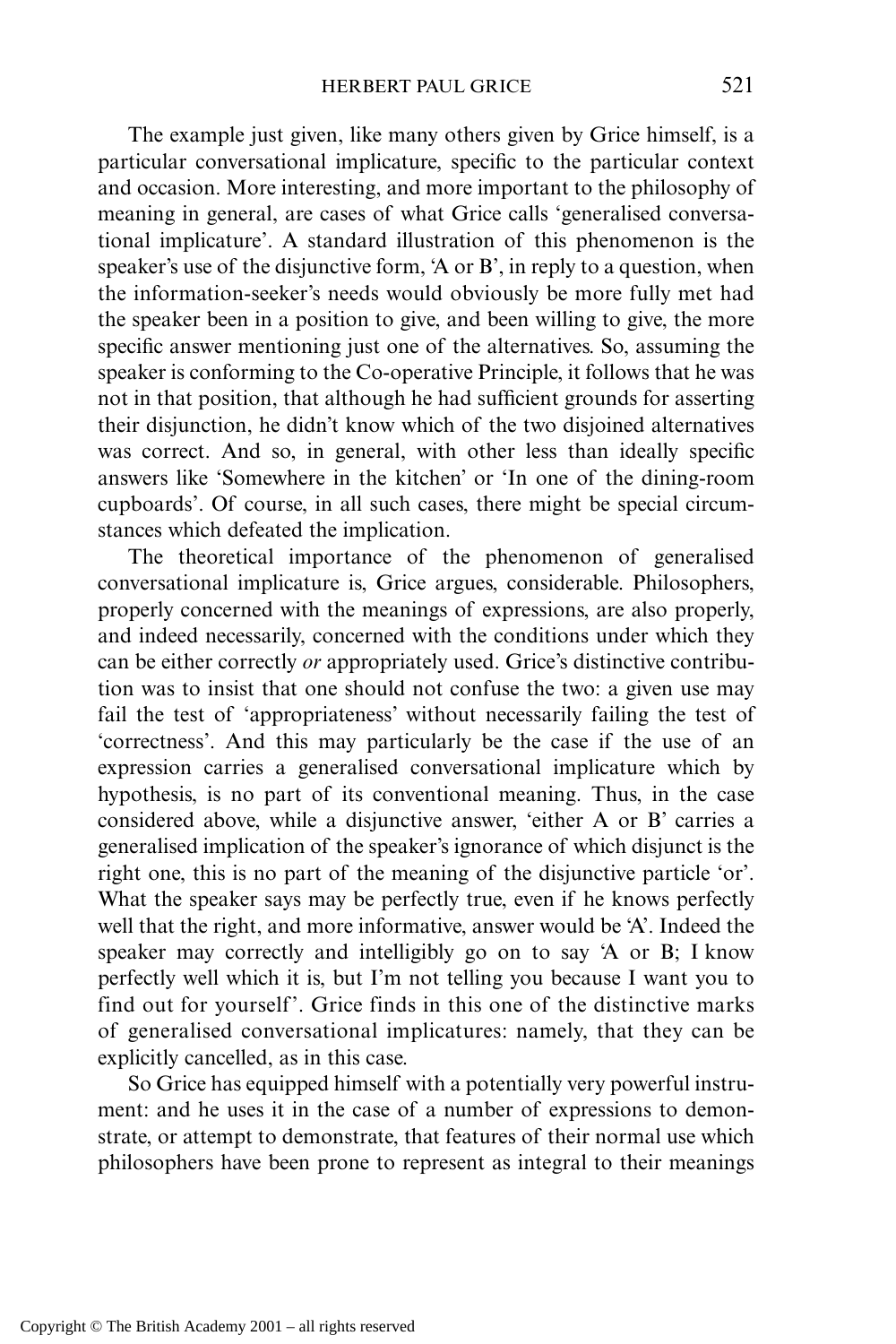should rather be seen as generalised conversational implicatures of their use and thus as no part of their conventional meaning. All these attempts are argued, and illustrated, with his customary ingenuity. But not all are equally successful. J. L. Austin remarked long ago, apropos of his own discovery of the explicit performative, that anyone who forges a new weapon for the philosopher's armoury may at the same time be fashioning new skids to put under his feet; and inadvertently illustrated the point with the uncharacteristically imprudent remarks he made at one time about the expression 'I know'. So it was, in at least one important instance, with Grice; although the case was argued, in this instance, with characteristic sublety and skill.

That for later. In the meantime it is possible to harvest, from his two exercises on meaning in general and conversational implicature in particular, a series of distinctions which Grice has drawn and which are surely essential to our understanding in the whole area of the theory of meaning as linguistically conveyed. We are to consider an utterance of a complete declarative sentential utterance-type; the relevant distinctions are all explicitly or implicitly present in Grice's work.

**1** First, then, we have the literal meaning (or meanings) of the sentential type in question, as determined by the syntax and lexicon of the language used. The plural 'meanings' allows for any of what are customarily called lexical or syntactic ambiguities in the utterance-type in question; though it might be thought that in such cases it would be arguably better to say, not that we have an ambiguous sentence, but that we have two different sentences with different meanings. Grice here speaks of the *timeless meanings* of the utterance-type.

**2** So, secondly, we have the *actual* literal meaning of the utterancetype, as uttered on the occasion in question, i.e. the literal meaning of the sentence uttered when all the so-called ambiguities are removed. Grice calls this the *applied timeless meaning* of the utterance-type.

**3** Thirdly, if the sentence-type uttered includes any indexical or demonstrative expressions or any proper names, then, even if we know the applied timeless meaning of the words uttered, we still do not know what was said until we know also what, in the context of utterance, is the referential force of all those expressions and names. Then we may be said to know the *literal-cum-referential meaning* of the utterance. Grice does not make a separate mention of this, though he clearly allows for it.

**4** Fourthly, Grice here draws a further distinction, already referred to, between what is actually *said*, in his favoured sense, and what, over and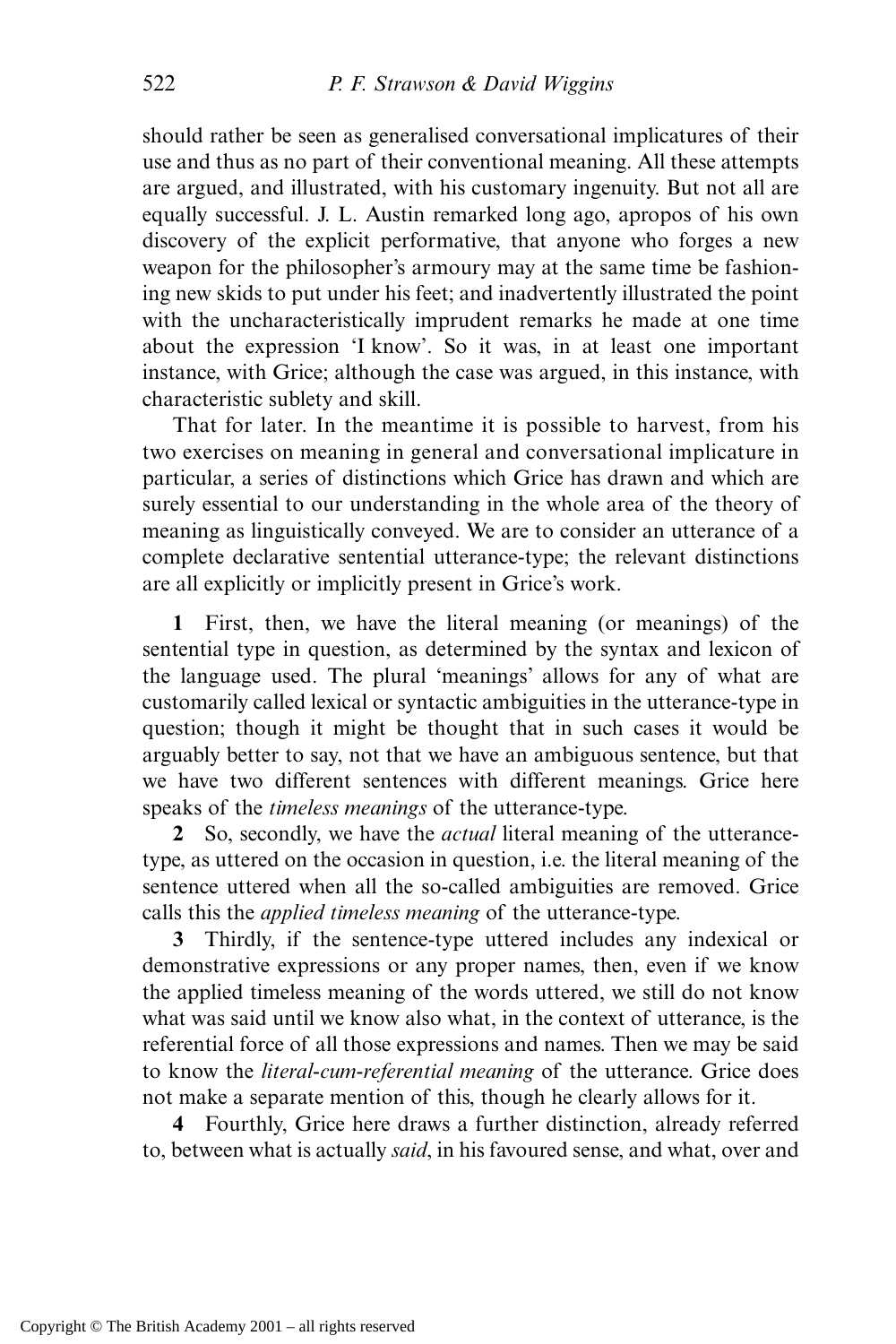above this, is *conventionally* implied by the inclusion in the utterance of certain conjunctions like 'therefore', 'so', 'but', 'although' etc. or certain other expressions like 'Alas' or, in its current American usage or misusage, 'hopefully'.

**5** Fifthly, then, we have just these conventional implications themselves which, though certainly part of what is meant, form no part of what is said in the favoured sense and have no bearing on the truth-value of the latter.

Now so far, with all these distinctions, we have stayed throughout in the area of the conventional meaning of expressions, supplemented only by the determination of reference in the case of indexicals and names.

**6** But sixthly and finally, we come to those further implications of what is said, 'the specification of which falls outside the specification of the conventional meaning of the words used'. This is the area in which the theory of conversational implicature finds play; though, as earlier remarked, Grice is wisely cautious enough not to maintain that all nonconventional implications are to be explained in terms of what theory. For one may well imply something by what one says without expecting one's audience's comprehension to be mediated by any tacit assumption on his part that one is observing the maxims dictated by the Co-operative Principle; relying, rather, on no more than our shared knowledge of the details of the situation to which one's remark relates.

It was earlier observed that Grice himself was not immune from the philosophical temptation to push a new and fertile idea beyond the limits of its just application; and it is now time to report the most signal instance of his doing so with the theory of generalised conversational implicature. He argues that the conventional meaning of an indicative conditional is the same as that of the stipulated meaning of the material or Philonian conditional of truth-functional logic; that an indicative 'if p, q' is identical in meaning with 'p  $\supset q$ ' which is itself equivalent to the simple truth-functional disjunction  $\sim$  p v q' or to the simple negation of the conjunction 'p  $\& \sim q$ '. Any appearance to the contrary is explained by his theory. It is obvious how the argument, on his principles, will go. Simply to affirm the bare alternative, either not-p is true or q is true without any indication of which is true is obviously less informative than a straightforward denial of p or a straightforward assertion of q. So it is ruled out by the maxims flowing from the Co-operative Principle, unless one has some reason for affirming it other than knowledge of the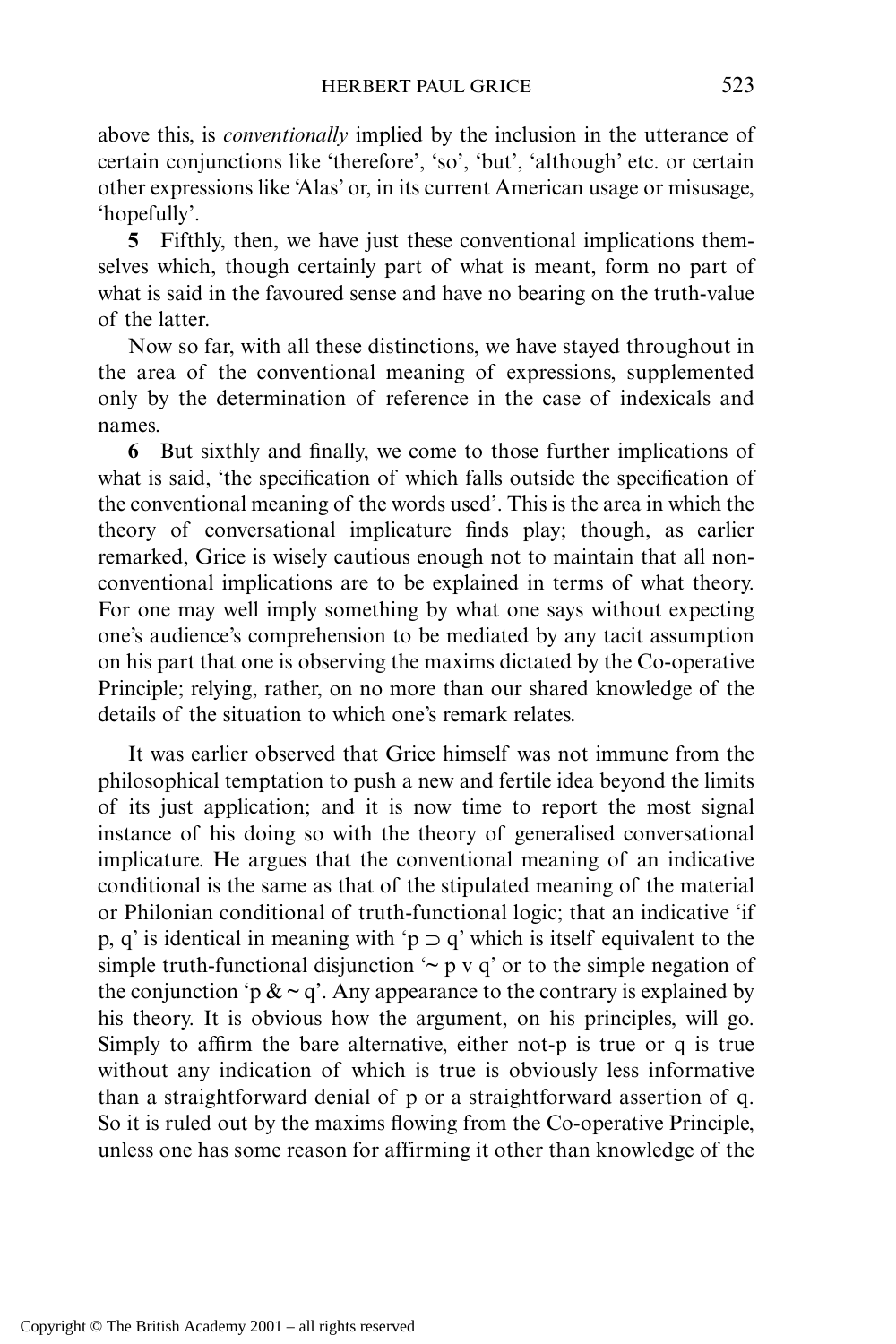truth-value of either of the alternatives. But any such reason one might have would precisely be a reason for thinking that the truth of p, if established, would be a ground for taking q to be true as well, i.e. would have the truth of q as a *consequence*. And this is exactly what the ordinary man takes the locution 'if p, then q' to *mean*. In Grice's view, of course, what the ordinary man takes to be the conventional meaning of the conjunction is not its meaning at all, but simply a generalised conversational implicature of the use of an expression which really has the same meaning as the truth-functional connective.

It is important to notice the shape of the argument here. What Grice has really demonstrated has itself the form of a conditional: viz. that *if* 'if p, q' really means no more and no less than 'p  $\supset q$ ' (or, in other words, if the natural language indicative conditional really is the truthfunctional material conditional) then the consequentialist implication of the use of 'if p, q' can be and will correctly be explained as a conversational implicature of its use and hence no part of its conventional meaning. But to demonstrate, as Grice does, *this* conditional about ordinary conditionals has absolutely no force at all to show that *its* antecedent is true, viz. that the ordinary conditional is indeed really a material conditional. That conclusion would follow only if it were also shown that the consequentialist implication of the ordinary use of 'if' could *not* be explained *in any other way*; that the offered explanation was the only possible one. But that is quite obviously false. For a much simpler explanation is immediately available: viz. that it is precisely a feature of the *conventional* meaning of 'if' that it carries the consequentialist implication—which is just what the ordinary man naively, and correctly, thinks. That is to say, just as 'p, therefore q' or 'p, so q' (as Grice himself proclaims) conventionally implies the holding of a consequentialist relation between the asserted proposition p and the (hence also asserted) proposition q, so 'if p, q' conventionally implies the holding of the consequentialist relation between the unasserted, merely hypothesised, proposition p and the equally unasserted proposition q. Nothing could be plainer.

A footnote here. If we accept this conclusion and at the same time follow Grice in maintaining a strict distinction between what is said in his favoured sense and what is implied, whether conventionally or conversationally, and if we further hold that only what is actually *said* in the favoured sense can be assigned a truth-value, then we shall have to deny truth-values to ordinary conditionals, since neither clause of the conditional is actually asserted; and some philosophers have adopted this view.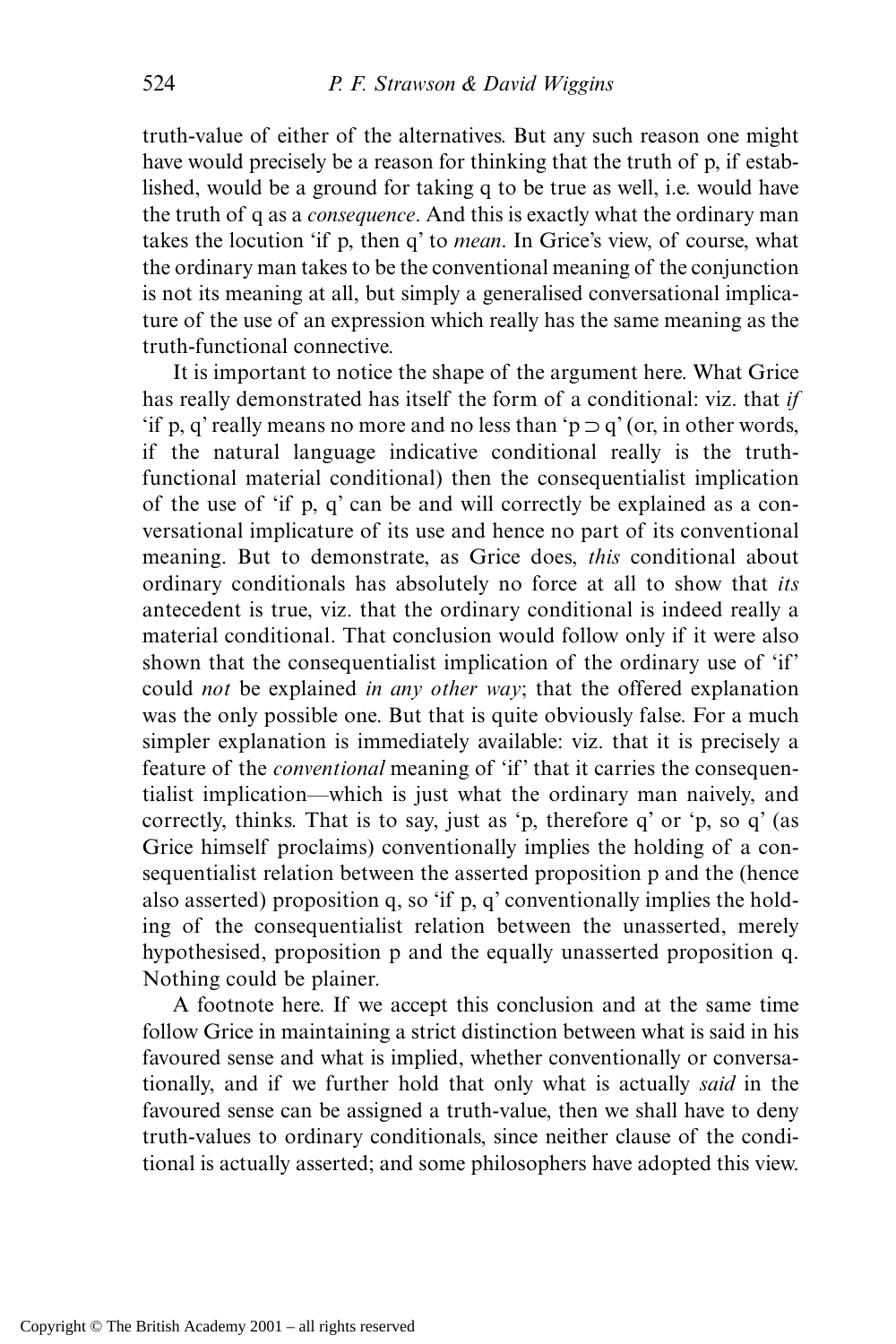In fact we don't in general quite do this in practice, and it is natural that we shouldn't. If we regard the consequentialist implication as clearly correct we tend to treat the conditional as a whole as true; if we regard the consequentialist implication as clearly incorrect, we may dismiss it as false, saying, by way of denial, 'That wouldn't follow at all' or 'It could perfectly well turn out that p without its being the case that q'. If, as is perhaps more common, we regard the implication as uncertain, we hedge, with such expressions as 'Maybe', 'Quite possibly'; or asign it some degree of probability or reasonableness.

These last remarks are no more than a footnote—not really important for the central issue. It is interesting, however, to note another case in which Grice's use of the notion of conversational implicature exhibits the same general shape as in the case of his treatment of indicative conditionals. Thus he argues that those features of the use of singular definite descriptions which have encouraged some philosophers to hold that failure of reference may result in failure of truth-value (or, as Austin once put it, in the utterance being 'void for lack of reference') could, and perhaps should, be explained in a different way, namely the following. First, take it that some form of Russell's Theory of Descriptions gives the correct analysis of what is said when a declarative utterance is made which includes a singular definite description in subject position. Then the theory of conversational implicature, together with certain ancillary devices or assumptions, will account for the impression that the success of the reference apparently made by the description is a presupposed condition of the utterance having a truth-value. Hence Russell's analysis can be seen as correct. This view of Grice's, more tentatively advanced than his account of conditionals, has not won general acceptance among linguists. Nor should it have. For what he has demonstrated is simply the following conditional: *if* we view a sentence containing a definite description as simply a definitional contraction of an appropriate form of the Russellian expansion, *then* the existential *presupposition* seemingly carried by such a description can be explained with the aid of the theory of conversational implicature. But of course establishing this conditional has no force at all to show that the view mentioned in its antecedent is correct. In fairness it should be stressed that Grice advanced his account only tentatively. He did not positively align himself with it, but rather, I suspect, regarded it, as we should also, as an interesting exercise. So there is here a marked contrast with his attitude in the case of conditionals.

Besides his contributions to the philosophy of language Grice devised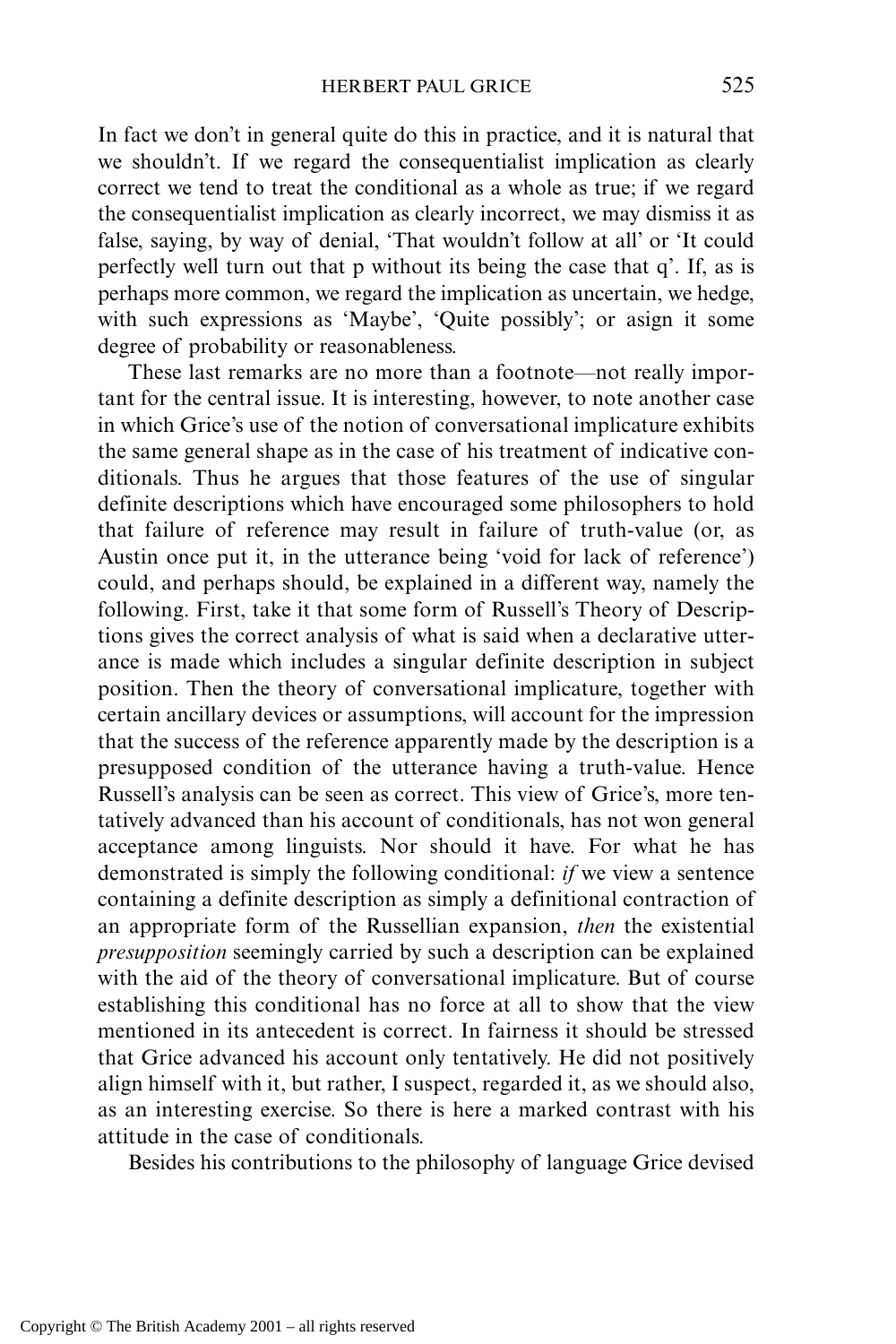and defended a version of the causal theory of perception, a version which was both original and essentially sound, immune to the criticisms to which such theories are usually exposed. Of more general interest and of great significance are Grice's many reflections variously distributed in his writings, on the nature and history of the philosophical enterprise as a whole. In this extended area he is released from the constraints of close detailed argument and illustration, and precision of statement, which he characteristically imposed on himself in more limited discussions; and consequently his writing in the wider area is marked by a freshness, elegance, and even wittiness not much in evidence elsewhere in his work. Examples may be found both in *Studies in the Way of Words* and, more especially, in his own contribution to the volume of essays on his work edited and introduced by Richard Grandy and Richard Warner.

In the section of that contribution which Grice entitles 'Opinions' two particular passages are especially worthy of attention. The first is to be found on pages 64–6 of the Grandy–Warner volume and concerns two aspects of the *unity* of philosophy, the 'latitudinal' and the 'longitudinal' as he calls them. We are all familiar with those departmental-sounding names which reverberate throughout the discipline: ontology, epistemology, philosophy of mind, philosophy of language, ethics, and so on. In speaking of the latitudinal unity of the subject, Grice is not merely making the point that there are cross-connections between these. He wants to insist on a stronger unity than this: that all are but aspects of one single enquiry; or, at its strongest and in his own words, 'that it is not possible to reach full understanding of, or high level proficiency in, any one sub-discipline without corresponding understanding and proficiency in the others'. He disclaims any ability to prove such a thesis; but sketches some suggestions of ways in which it might be supported.

The thesis of the Longitudinal Unity of Philosophy, i.e. of its unity through time, is one with which few philosophers will have difficulty in agreeing. We all accept that, as Grice puts it, we should 'treat the great but dead philosophers as if they were great but living, as persons who have much to say to us now'—while at the same time we must remain aware of those radical changes in the idioms of speech and climates of thought which, if not fully appreciated, carry risks of misunderstanding.

The other passage, of still greater significance and importance, follows immediately upon these reflections on the unity of philosophy. In it Grice voices his strong opposition to what he calls Minimalism in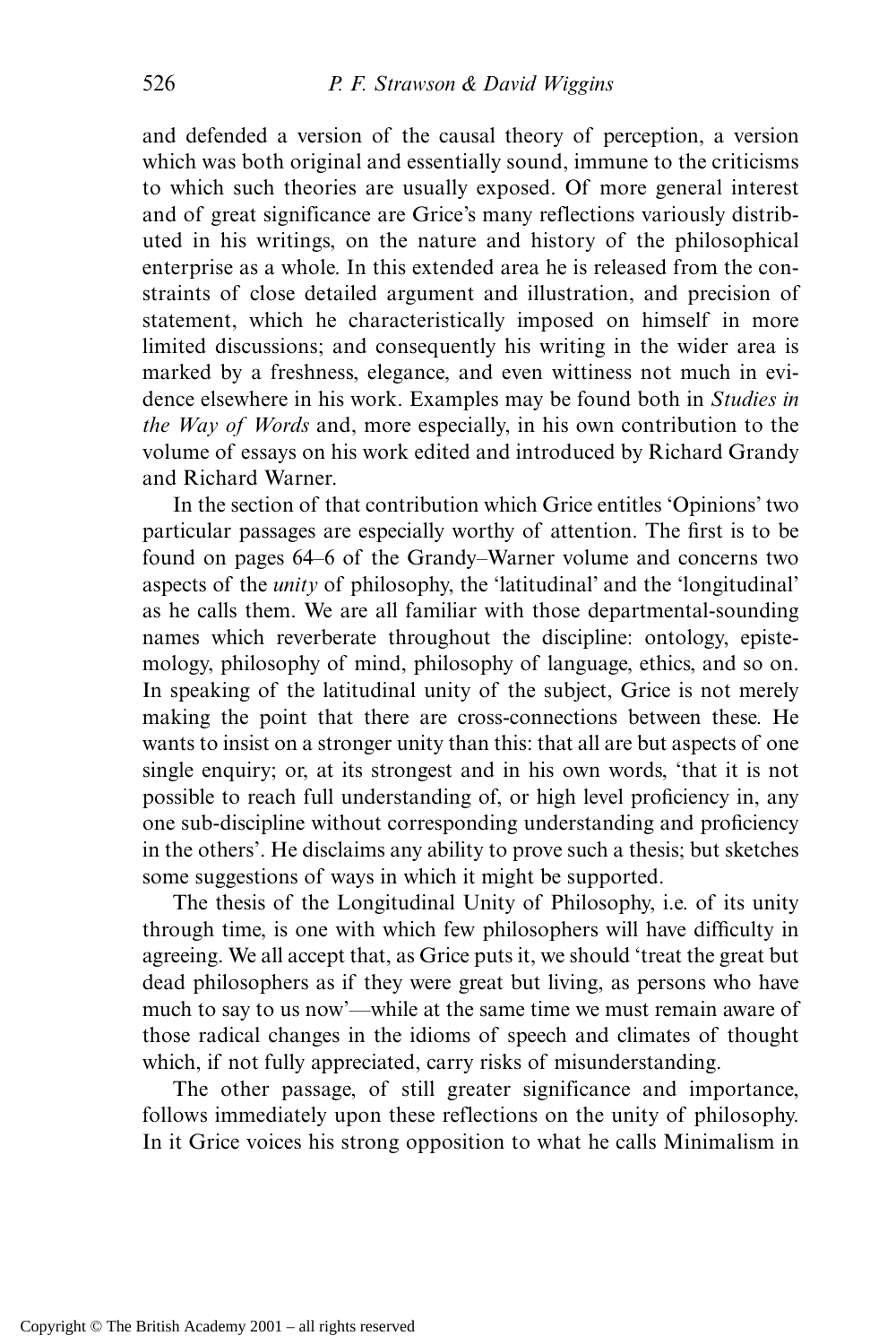philosophy: a comprehensive heading under which he groups a cluster of other -isms, giving pride of place among them to the one which bears the name Extensionalism, but including also Nominalism, Positivism, Physicalism, Reductivism, and (in the currently most favoured sense of the term) Naturalism—besides several others. What is common to them all is a species of exclusiveness—a denial of legitimacy or, so to speak, of philosophical citizenship to all but a privileged and restricted class of objects or concepts.

Once more disclaiming argument, Grice admits that his 'antipathy to minimalism depends much more on a concern to have a philosophical approach which would have prospects of doing justice to the exuberant wealth and variety of human experience in a manner seemingly beyond the reach of minimalism than on the availability of any argument which would show the theses of minimalism to be mistaken'; and acknowledges that what he has said against it has been 'perhaps a little tinged with rhetoric'. Well, if that is a fault, it is not a grievous one; and we who are profoundly in sympathy with him on this matter would not be inclined to reproach him with it.

The formidable intellectual gifts which marked Grice's philosophical work were deployed to great effect in other activities such as chess and bridge, the latter of which he played for Oxfordshire for some years; while cricket, to which he largely devoted most of his summers while living in England, provided another field in which his enormous energy, his determination and his fierce competitiveness could find ample scope. His musical talent was a less public affair; his piano playing was fluent and forceful, and he was quite a serious composer; though here, as in philosophy, he could not bring himself to think that any piece was ever really finished, and his works, it appeared, were permanently awaiting revision.

His personality was complex. On the one hand he could be morose, gloomy, full of self-doubt. On the other he could be zestful, witty, convivial, confident of his own powers, and ferociously scathing about over-estimated or pretentious work of others. His practical life was often disorderly. He was a quite unreliable correspondent. He smoked heavily until failing health and increasing breathlessness forced him to give it up.

It is, after all, as a philosopher that Paul Grice will be most lastingly remembered. Other anglophone philosophers born, like him, in the twentieth century may well have had greater influence and done a larger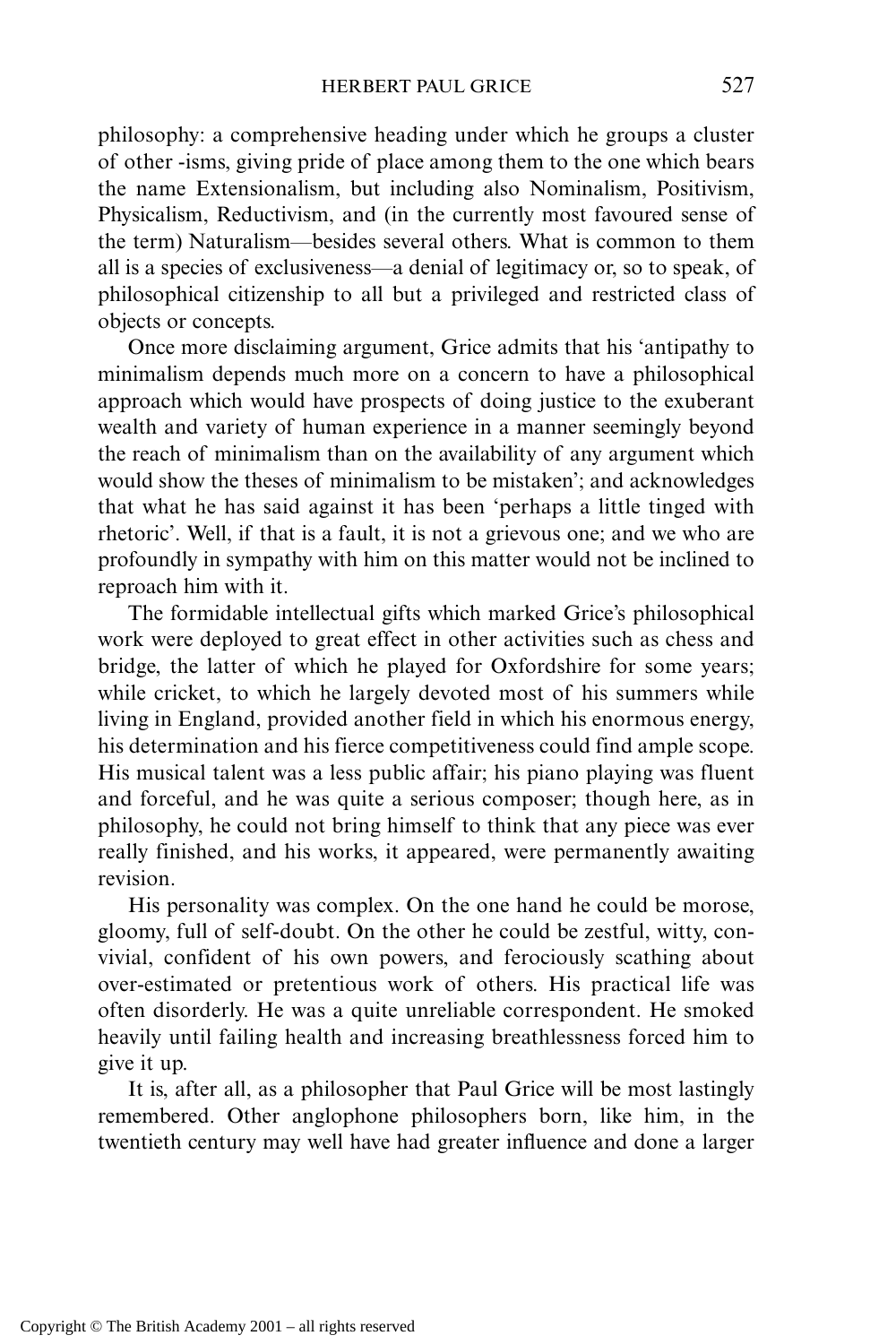quantity of work of enduring significance. Few have had the same gift for hitting on ideas that have in their intended uses the appearance of inevitability. None has been cleverer, or shown more ingenuity and persistence in the further development of such ideas.

> PETER STRAWSON *Fellow of the Academy* DAVID WIGGINS *Fellow of the Academy*